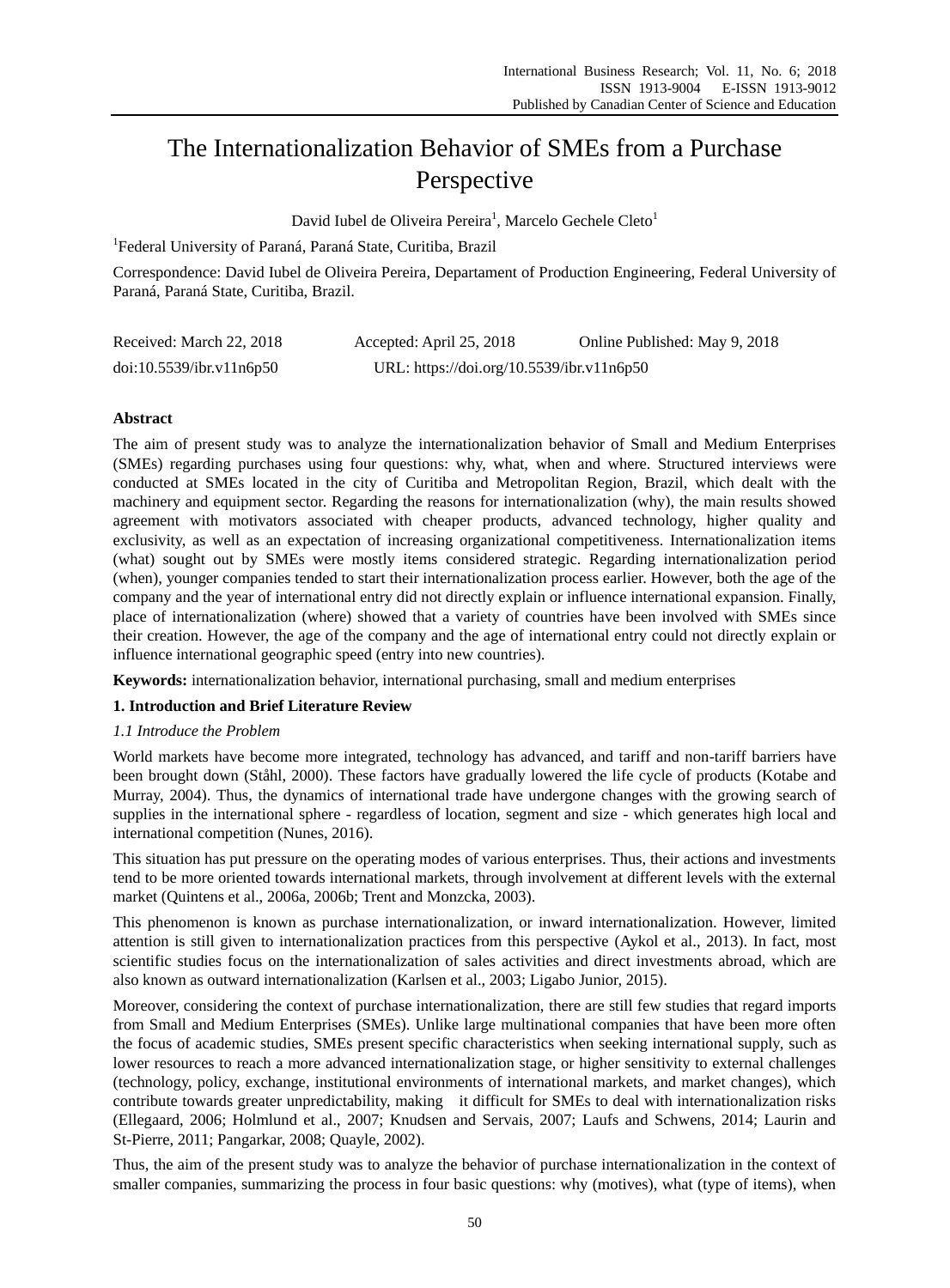(period) and where (place), following the recommendations of Carneiro and Dib (2008) and (Dib et al., 2010). The study focused on Brazilian SMEs from the machinery and equipment sector located in the city of Curitiba and Metropolitan Region.

#### *1.2 Literature Review*

#### 1.2.1 Internationalization Motives (Why?)

A systematic literature review was performed to assess which are the main motivations for SMEs to internationalize their purchases. The database and keywords used were based on studies by Quintens et al. (2006a) and Tressin and Richter (2014), who provided reviews of scientific publications regarding international purchases between 1990 and 2005 and between 2006 and 2012, respectively.

Regarding keywords, the aforementioned authors considered the expression "motives" as the element that accelerated the decision for enterprises to embrace international purchases. Moreover, these authors searched for studies on the theme using the terms "international purchasing", "international procurement", "international sourcing", "global purchasing", "global procurement" and "global sourcing" (Quintens et al., 2006b; Tressin and Richter, 2014). Since the present study regarded SMEs, the keyword "Small and Medium Enterprise (SMEs)" was also added to the search.

The databases consulted were composed of 14 journals: The Journal of Supply Chain Management (JSCM); Journal of Purchasing and Supply Management (JPSM); Supply Chain Management: an International Journal (SCM); International Journal of Physical Distribution and Logistics Management (IJPDM); International Journal of Operations and Production Management (IJOPM); Industrial Marketing Management (IMN); European Journal of Marketing (EJM); International Marketing Review (IMR); Journal of International Marketing (JIM); Journal of Business and Industrial Marketing (JBIM); International Business Review (IBR); Management International Review (MIR); Journal of Business Research (JBR); Journal of International Business Studies (JIBS). All journals were considered of great relevance to the topic of international purchases, as reported by Quintens et al. (2006a) and Tressin and Richter (2014).

The main international purchase motivators were defined after including the keywords in the databases and excluding duplicate articles and articles that were not aligned with the research theme, based on a reading of their titles, abstracts and the complete text. Possible related articles were also analyzed. Purchase motivators were classified based on impact and ordered chronologically from oldest publication to most recent one (Table 1).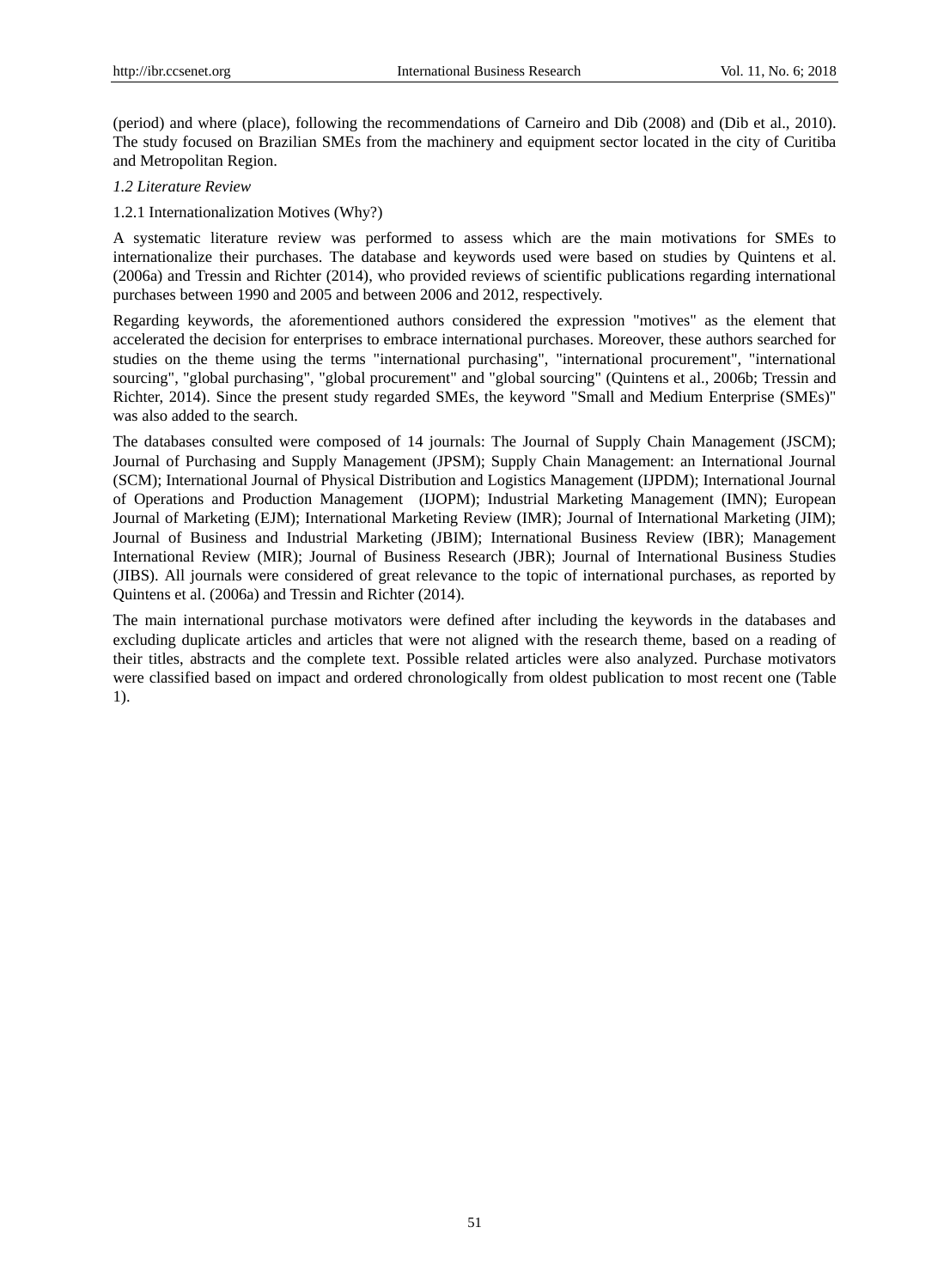| Author                | Lower<br>price | Higher<br>quality | Trust in<br>delivery | Advanced<br>technology | Exclusive<br>product | Increase in<br>competition | New<br>market | Supplier<br>diversification |
|-----------------------|----------------|-------------------|----------------------|------------------------|----------------------|----------------------------|---------------|-----------------------------|
| (Carter and           | 1st            | 2nd               |                      | 3rd                    | 4th                  | 5th                        |               |                             |
| Narasimhan,           |                |                   |                      |                        |                      |                            |               |                             |
| 1990)                 |                |                   |                      |                        |                      |                            |               |                             |
| (Birou and            | 1st            | 3rd               |                      | 4th                    |                      | 2nd                        |               | 5th                         |
| Fawcett,              |                |                   |                      |                        |                      |                            |               |                             |
| 1993)                 |                |                   |                      |                        |                      |                            |               |                             |
| (Ghymn and            | 3rd            | 1st               | 2nd                  |                        |                      |                            |               | 4th                         |
| Jacobs, 1993)         |                |                   |                      |                        |                      |                            |               |                             |
| (Rajagopal            | 1st            | 3rd               | 4th                  |                        |                      | 2nd                        |               | 5th                         |
| and Bernard,          |                |                   |                      |                        |                      |                            |               |                             |
| 1994)                 |                |                   |                      |                        |                      |                            |               |                             |
| (Scully and           | 1st            | 2nd               |                      | 3rd                    | 5th                  | 4th                        |               |                             |
| Fawcett,              |                |                   |                      |                        |                      |                            |               |                             |
| 1994)                 |                |                   |                      |                        |                      |                            |               |                             |
| (Rexha and            | 2nd            | 4th               |                      | 3rd                    | 1st                  |                            |               |                             |
| Miyamoto,             |                |                   |                      |                        |                      |                            |               |                             |
| 2000)                 |                |                   |                      |                        |                      |                            |               |                             |
| (Lye and              | 4th            | 1st               | 3rd                  |                        |                      |                            | 2nd           | 5th                         |
| Hamilton,             |                |                   |                      |                        |                      |                            |               |                             |
| 2001)                 |                |                   |                      |                        |                      |                            |               |                             |
| (Overby and           | 1st            | 2nd               | 3rd                  |                        |                      |                            | 4th           |                             |
| Servais,              |                |                   |                      |                        |                      |                            |               |                             |
| 2005)                 |                |                   |                      |                        |                      |                            |               |                             |
| (Quintens et          | 1st            | 2nd               |                      |                        | 3rd                  |                            |               |                             |
| al., 2005)            |                |                   |                      |                        |                      |                            |               |                             |
| (Agndal,              | 1st            | 2nd               |                      |                        | 3rd                  |                            |               |                             |
| 2006)<br>(Nassimbeni, | 1st            | 4th               |                      | 3rd                    | 2nd                  | 5th                        |               |                             |
| 2006)                 |                |                   |                      |                        |                      |                            |               |                             |
| (Knudsen and          | 3rd            | 1st               |                      | 2nd                    | 5th                  | 4th                        |               |                             |
| Servais,              |                |                   |                      |                        |                      |                            |               |                             |
| 2007)                 |                |                   |                      |                        |                      |                            |               |                             |
| (Lupu, 2008)          | 1st            | 3rd               |                      | 5th                    | 2nd                  | 4th                        |               |                             |
| (Wang et al.,         | 1st            |                   | 3rd                  |                        |                      |                            | 2nd           |                             |
| 2011)                 |                |                   |                      |                        |                      |                            |               |                             |
| (Dantas et al.,       | 2nd            |                   |                      | 3rd                    | 1st                  | 4th                        | 5th           |                             |
| 2012)                 |                |                   |                      |                        |                      |                            |               |                             |
| (Nunes, 2016)         |                |                   | 2nd                  | 1st                    |                      | 4th                        | 5th           | 3rd                         |

Table 1. Purchase motivators of companies based on literature review

One of the most cited motivators for internationalization from a purchase perspective was lower prices overseas (e.g. Overby and Servais, 2005; Quintens et al., 2005; Wang et al., 2011).

Other relevant motivators regarded items that are either unavailable in domestic markets (e.g. Agndal, 2006) or are found with higher levels of quality and technology overseas (e.g. Knudsen and Servais, 2007; Nunes, 2016). This type of situation can generate a competitive differential for enterprises by supplying a strategic item that is scarce in their domestic market. In addition, operating internationally allows access to new markets, possibly guaranteeing a position in future potential markets and bringing a better competitiveness position to the enterprise (e.g. Dantas et al., 2012; Nassimbeni, 2006).

Supply base was also indicated as a motivator. An increase in the number of suppliers may allow a company to obtain greater variety, increase competition among domestic suppliers and not become dependent on a single supplier. An international supplier also allows reduction of delivery time. This can improve performance and promote greater reliability of delivery, which consequently leads to greater customer satisfaction and loyalty (Lye and Hamilton, 2001; Nunes, 2016; Rajagopal and Bernard, 1994).

A *Proposition 1* was developed based on the motivators raised: *"(1) Lower prices overseas and items with (2) more advanced technology, (3) higher quality and (4) that are not found in the domestic market can (5) increase the company's competitiveness, while an (6) increase in the supply base allows the (7) possibility of obtaining greater delivery reliability, (8) non-dependence, (9) increased competition from domestic suppliers, and the (10) possibility of access and contact with potential new markets abroad, which are all motivators that lead SMEs to internationalize their purchases."*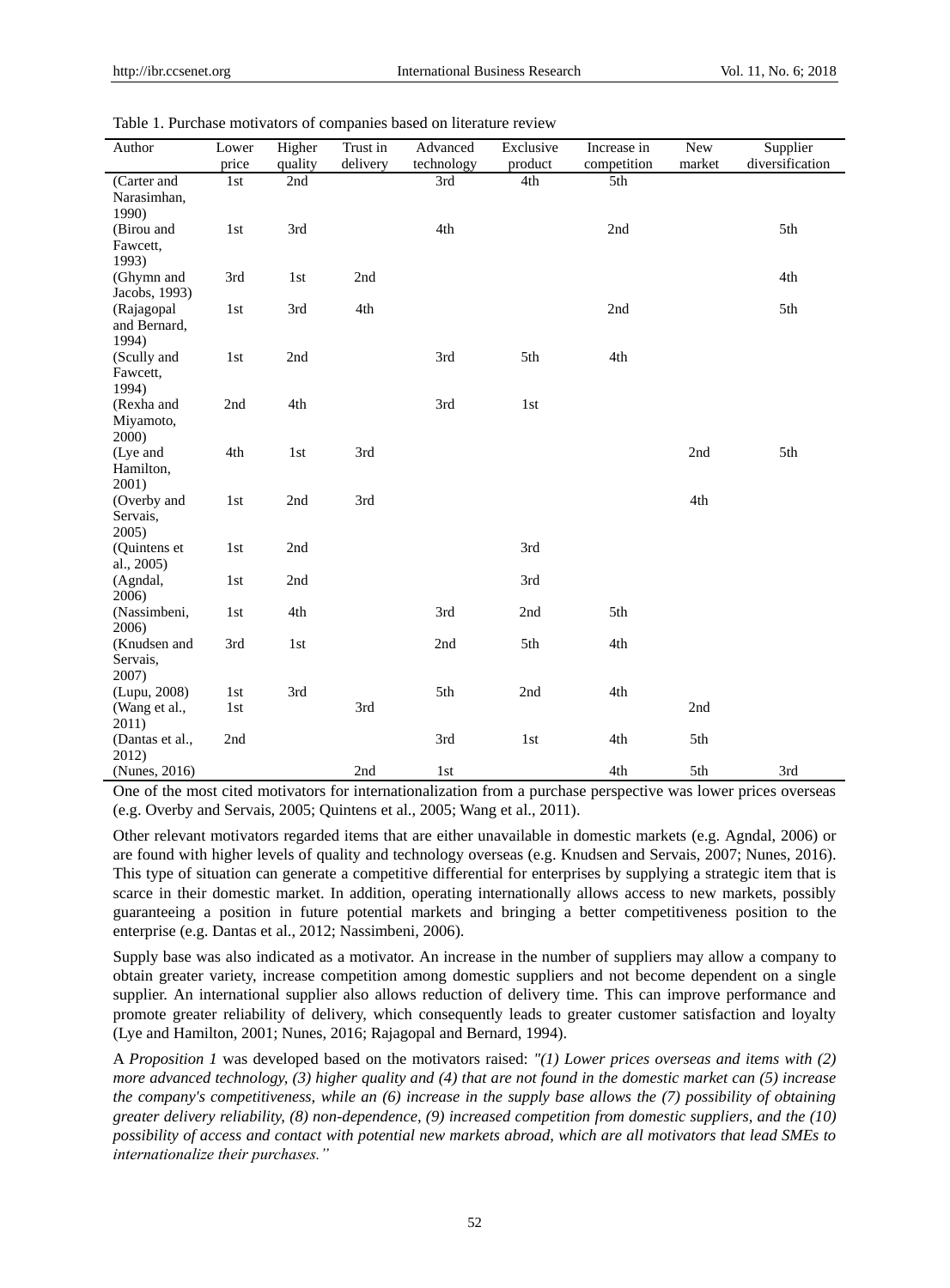#### 1.2.2 Internationalization Items (What?)

A purchasing portfolio model was used as an analysis tool for the items sought overseas. Items were classified to understand their strategic importance and to analyze different supply base relationships (Ateş et al., 2015; Caniëls and Gelderman, 2005; Kraljic, 1983).

The model proposed by Kraljic (1983) was the main reference consulted. As stated by Caniëls and Gelderman (2005) and Ateş et al. (2015), this model was the first to apply a purchasing portfolio approach and is one of the most relevant studies on this subject in the literature. Items acquired by a company are classified in four categories based on two factors in this model proposed by Kraljic (1983): supply risk and purchase impact. Based on these two dimensions, the author defined four types of purchases: non-critical (low risk, low impact), bottleneck (high risk, low impact), leverage (low risk, high impact) and strategic (high risk, high impact) (Moreira, 2013; Ateş et al., 2015).

The analyses of the empirical studies by Quayle (2002), Agndal (2006), Ellegaard (2006), Lupu (2008), Pressey et al. (2009) and Moreira (2013), which regarded the relationship between international supply and strategic level of SMEs, concluded that international purchases were considered irrelevant and non-strategic, which lead to a low pursuit for foreign products. This conclusion was based on the following common characteristics that were observed in the companies analyzed: priority towards operational issues; inexistence of multidisciplinary purchasing teams; multitasking outside the scope of the objectives of purchasing functions by employees responsible for purchases; purchasing seen as operational; and companies that did not have a strategy and formalized objectives for purchases, worrying exclusively about the price and deadline of delivery. Therefore, international purchase was shown to be regarded as strictly operational and/or tactical by SMEs, which lead to the formulation of a second research proposition:

*Proposition 2: "SMEs tend to search few products that are considered strategic in the international market."*

#### 1.2.3 Internationalization Period (When?)

Enterprises have the option to start their international activities either at an early stage of their development or at a later time. Moreover, after beginning overseas operations, enterprises may choose to either increase or reduce their international activities and their speed (Bartlett and Ghoshal, 2000; Oviatt and McDougall, 2005).

Thus, according to the literature, SMEs can be separated into two categories regarding the period and speed of international expansion throughout their development: Traditional SMEs and Born Global SMEs (Bell et al., 2003; Carvalho, 2009; Cavusgil and Knight, 2015; Kalinic and Forza, 2012; Knight and Liesch, 2015; Ruzzier et al., 2006). As observed by (Quintens et al., 2005), Agndal (2006), and Knudsen and Servais (2007), although these concepts originally explained outward internationalization (sales perspective), they are completely analogous and applicable to the purchase perspective of inward internationalization.

SMEs categorized as Traditional have conservative characteristics. They focus mainly on the domestic market when beginning their international activity, but usually after the decision to expand internationally they adopt an incremental pattern of internationalization, following the Uppsala Model (Bell et al., 2003; Carvalho, 2009; Cavusgil and Knight, 2015; Kalinic and Forza, 2012; Knight and Liesch, 2015; Ruzzier et al., 2006). This internationalization model proposes that international expansion can be described as a series of increments of international commitment, which means that as a firm gains experience, it becomes more willing to commit resources to international activities, which in turn generates more experiences, and so on (Johanson and Vahlne, 2009, 2003, 1990, 1977).

On the other hand, the Born Global SMEs represent companies that were established after 1990 and which tend to start international activities within the first five years of existence (Carvalho, 2009; Cortezia and de Souza, 2011; Dib et al., 2010; Ribeiro et al., 2012). Their main characteristic is precisely establishing international activities few years after their foundation, with fast expansion in international operations.

Based on these concepts there seems to be a relationship between the age of the company (date of foundation), the year of international entry, and the international expansion/commitment. Thus, the following research propositions were established:

*Proposition 3: "For SMEs, the year of international entry is positively related to the age of the enterprise, or in other words, the younger an SME, the earlier the internationalization process begins."*

*Proposition 4: "For SMEs, the year of international entry is negatively related to the following international growth, or in the other words, the earlier an SME starts to internationalize, the higher its international growth rate will be at a later period."*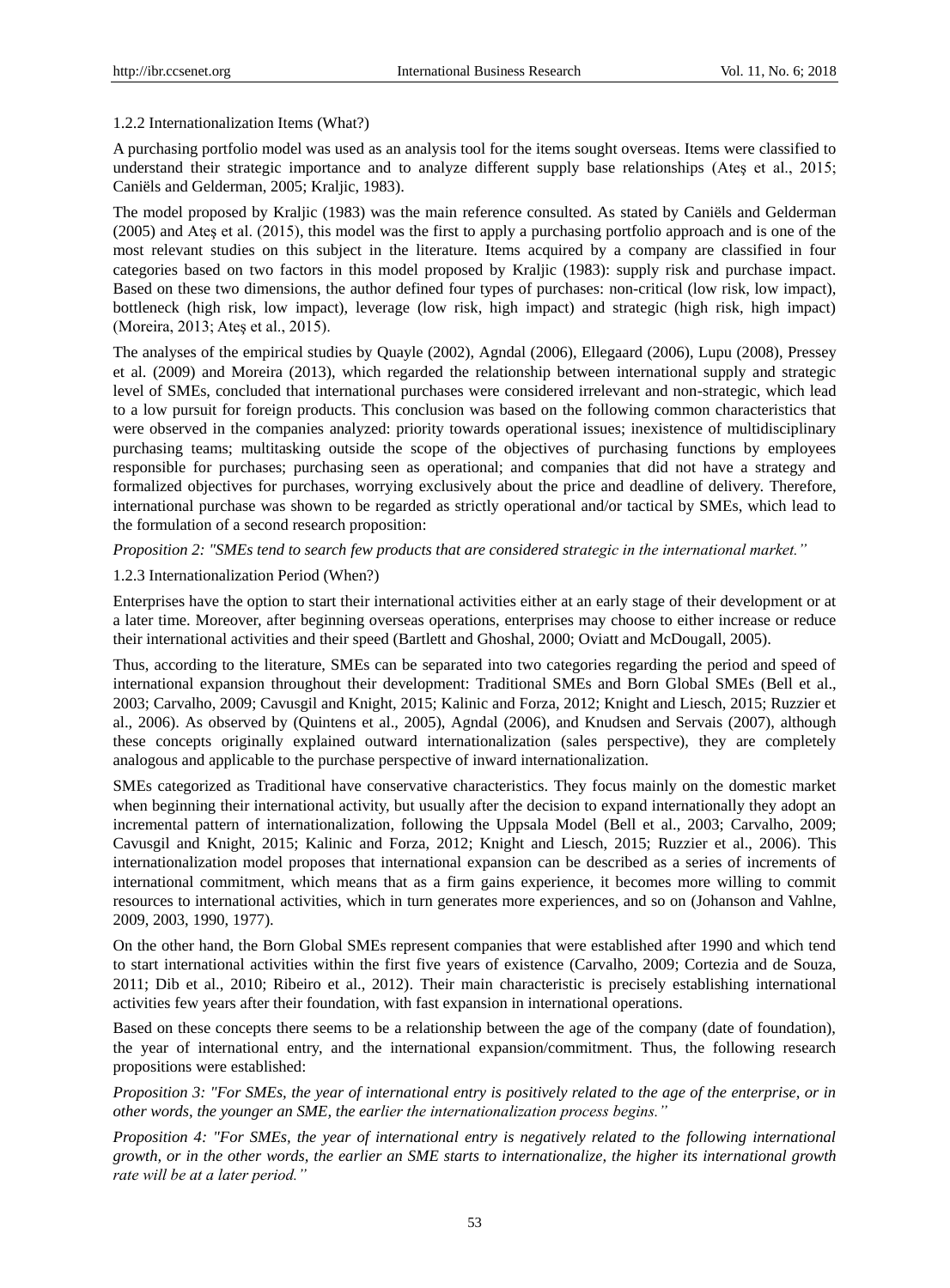*Proposition 5: "For SMEs, the age of the enterprise is a moderating force that is negatively related to international growth, or in the other words, the younger an SME, the higher its international growth rate will be at a later period."*

1.2.4 Internationalization Local (Where?)

The analysis of potential markets overseas was also based on the concepts of Traditional SMEs and Born Global SMEs.

Traditional SMEs, as already noted, have an incremental internationalization pattern. This behavior is also correlated to where they expand internationally. Thus, relationships are usually established first between markets that present geographic, cultural and economic proximity, and as internationalization activities mature, the company tends to expand into new markets, which are close to those already conquered, and so on until reaching international markets (Johanson and Vahlne, 2009, 2003, 1990, 1977).

In turn, geographic distances are less relevant to Born Global SMEs. When these enterprises decide to operate internationally, there is no initial limitation regarding nearer markets, and they present faster reach and expansion in the global market (Bell et al., 2003; Carvalho, 2009; Cavusgil and Knight, 2015; Kalinic and Forza, 2012; Knight and Liesch, 2015; Ruzzier et al., 2006).

Based on these concepts there seems to be a relationship between the age of the company (date of foundation), the year of international entry, and international geographic expansion (number of countries). Thus, the following research propositions were established:

*Proposition 6: "For SMEs, the age of the enterprise is negatively related to the initial geographic distance, or in the other words, the younger an enterprise, the more distant is the initial international market."*

*Proposition 7: "For SMEs, the year of international entry is negatively related to the speed of geographic internationalization, or in the other words, the sooner an SME begins to internationalize, the greater is the pace of geographic expansion abroad (entry into new countries)."*

*Proposition 8: "For SMEs, the age of the enterprise is negatively related to the following international growth, or in the other words, the younger an enterprise, the greater the pace of geographic expansion abroad (entry into new countries)."*

## **2. Method**

A structured questionnaire was used to collect data. For the first proposition, the respondents scored each motivator surveyed from the literature using a five-level Likert scale. A score equal to five represented a positive and totally true opinion, while a score equal to one meant a negative and totally false situation. The intermediate situations were scores equal to four (true), three (neither true nor false), and two (false). For the second proposition, the respondents indicated among 4 possible alternatives the one that best described the type of items that are bought abroad in order of quantity, following a scale of four (highest quantity purchased) to one (lowest quantity purchased), according to Kraljic's matrix. For the third, fourth and fifth propositions, the respondents described the year of the enterprises' foundation, the year of the first international purchasing activity, and the percentage of international purchases in relation to total purchases over the first year of international activity and specifically in 2015. Finally, with regard to the sixth, seventh and eighth propositions, the respondents described the countries of their foreign suppliers in the first year of international purchasing activity and also in 2015.

The database selected to search the companies was the Industries Register of Paraná (2016 edition) elaborated by the Federation of Industries of the State of Paraná (FIEP, 2016). In total, 986 companies performed international purchasing activities. Of these 986 companies, 686 companies were SMEs. From this total of 686 SMEs, 111 companies belonged to the machinery and equipment sector, of which 70 were located in the city of Curitiba and Metropolitan Region. Thus, these 70 companies corresponded to the population for analysis.

Over the period of August to November 2016, all 70 companies were contacted by telephone and informed about the research. As a result, 17 questionnaires were answered completely (9 answered by the respondent when visited by a researcher at the company, 3 answered by telephone and 5 answered by e-mail). This total corresponded to a return rate of 24.28%, a number slightly higher than previous studies that dealt with international purchases, such as Birou and Fawcett (1993) with 14.9%, Trent and Monczka (2003) with 9%, Nassimbeni (2006) with 7.9%, and Quintens et al. (2005) with 17.8%.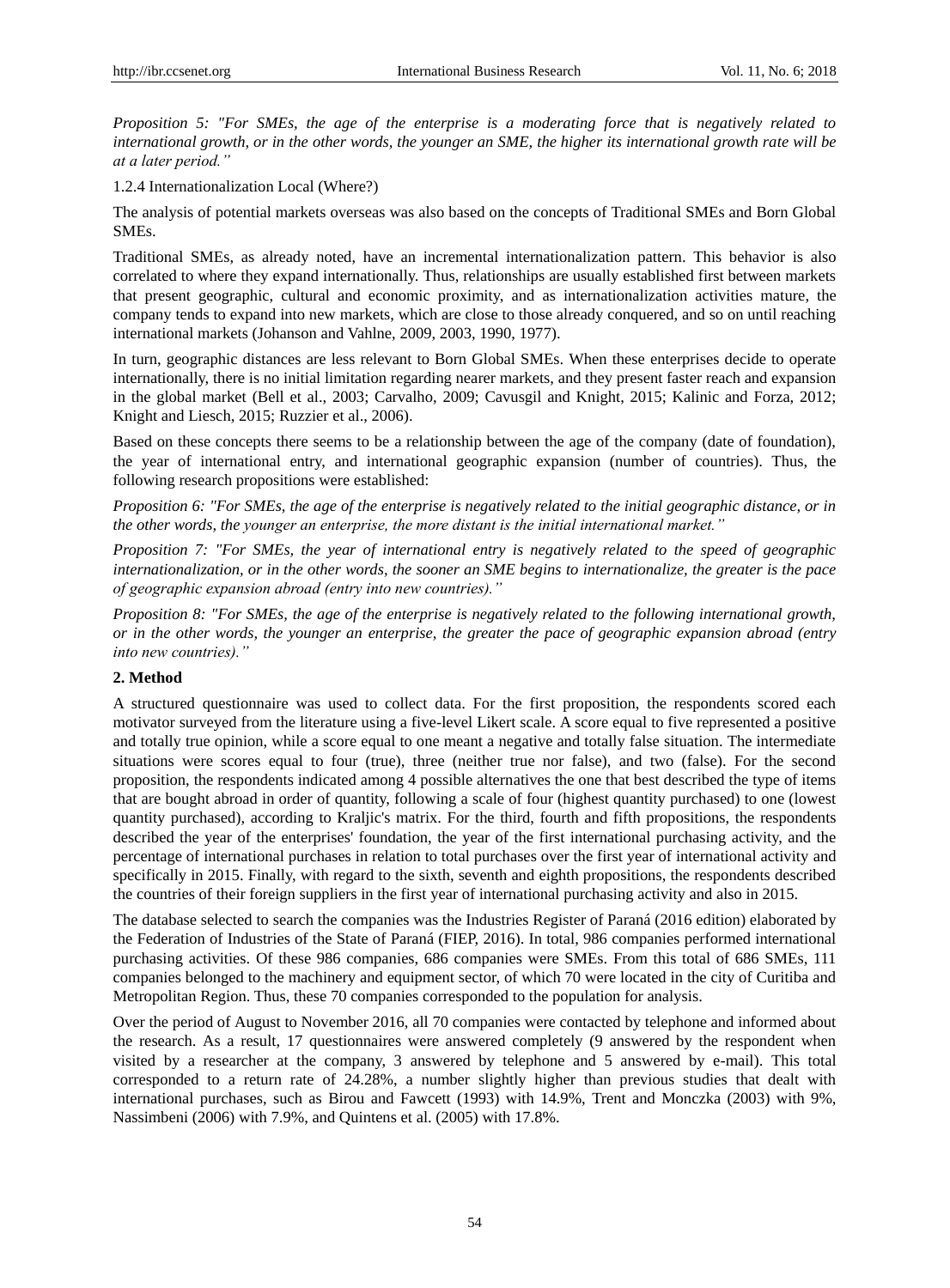#### **3. Results**

#### *3.1 Internationalization Motives (Why?)*

The respondents scored the motivators surveyed from the literature through a five-level Likert scale. Sample mean and standard deviation were calculated using the values attributed to each motivator and placed in descending order in relation to the mean (Table 2). Thus, (1) lower price, (2) access to materials with advanced technology, (3) superior quality, (4) items that do not exist in the domestic market, and (5) desire to increase competitiveness of the company presented mean value greater than four. On the other hand, (6) increase in the supply base, (7) greater reliability on delivery, (8) non-dependence, (9) increased competition from domestic suppliers, and (10) possibility of gaining access and contact with future new markets presented mean values close to two.

Table 2. Motivators scored by the respondents

| Motivator (1 less relevant to 5 most relevant)                              | X     |      |
|-----------------------------------------------------------------------------|-------|------|
| (1) Lower price abroad                                                      | 4.412 | 0.87 |
| (2) More advanced technology                                                | 4.353 | 0.70 |
| (3) Higher quality abroad                                                   | 4.235 | 0.90 |
| (4) Items that are not found in the domestic market                         | 4.176 | 0.80 |
| (5) Increase in the company's competitiveness                               | 4.059 | 1.08 |
| (6) Increase in the supply base                                             | 2.765 | 1.14 |
| (7) Increase in delivery reliability                                        | 2.647 | 1.11 |
| (8) Non-dependence on domestic suppliers                                    | 2.353 | 1.32 |
| (9) Increased competition from domestic suppliers                           | 2.294 | 1.31 |
| (10) The possibility of access and contact with possible new markets abroad | 2.118 | 1.16 |

For the next step, the motivators were separated into two groups: first, those with mean value above 4 (motivators 1, 2, 3, 4 and 5), and the second of those with mean value below 3 (motivators 6, 7, 8, 9 and 10). Population mean was then assessed through null and alternative hypotheses testing.

For the first group, the null hypothesis was a mean value equal to 4 (H0:  $\mu$  = 4) against the alternative hypothesis that the mean value would be lower than 4 (H1:  $\mu$  < 4). For the second group, the null hypothesis was a mean value equal to 3 (H0:  $\mu$  = 3) against the alternative hypothesis that the mean value would be greater than 3 (H1:  $\mu$  > 3). Student's t-test was applied, since population variance was unknown, with a level of significance equal to 5%. The following formula was used to find the value of the calculated t:

$$
t_{calculated} = \frac{\bar{x} - \mu_0}{\frac{s}{\sqrt{n}}}
$$
 (1)

Where:

 $x =$ sample mean;

 $\mu$ 0 = fixed value used for comparison

 $s =$  sample standard deviation

 $n =$ sample sizer

Student's t-Table was used to find the critical t, which was then compared to the calculated t. With a confidence level of 95% and 16 degrees of freedom  $(n-1)$ , critical  $t = 1.7459$ . A left one-tailed curve with critical  $t = -1.7459$ was used to check the first null hypothesis (H0:  $\mu$  = 4). In turn, a right one-tailed curve with critical t = 1.7459 was used to check the second null hypothesis (H0:  $\mu$  = 3), following the rule:

*If t calculated*  $\lt$  *-t critical we reject the null hypothesis that*  $\mu = 4$ *If t calculated > t critical we reject the null hypothesis that*  $\mu = 3$ 

No evidence was found to reject the null hypothesis H0:  $\mu$ =4 for the first group of motivators described. This result means that it is unlikely that these motivators will obtain a mean value lower than 4 ( $\mu$ <4). Similarly, no evidence was found to reject the null hypothesis  $H0: \mu=3$  for the second group of motivators described. Again, this result means that it is unlikely that these motivators will obtain a mean value higher than  $3 (\mu > 3)$  (Table 3).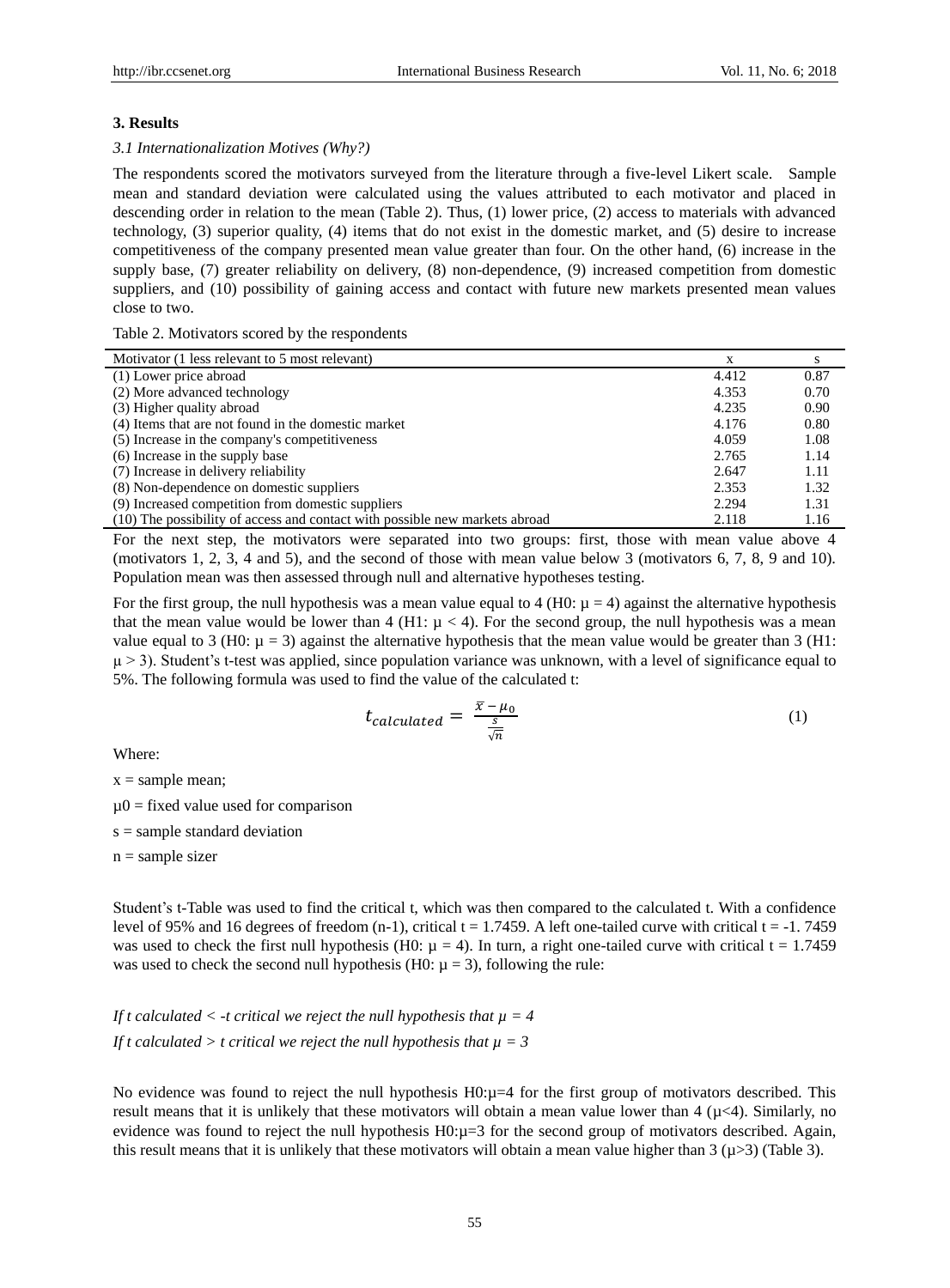|           |              | <b>First Group</b>                      |                              |
|-----------|--------------|-----------------------------------------|------------------------------|
| Motivator | t calculated | t critical ( $\alpha$ =0,95 one tailed) | Test result $(H_1: \mu < 4)$ |
| 1         | 1.95         | $-1.7459$                               | Do not reject $H0:\mu=4$     |
| 2         | 2.07         | $-1.7459$                               | Do not reject $H0:\mu=4$     |
| 3         | 1.07         | $-1.7459$                               | Do not reject $H0:\mu=4$     |
| 4         | 0.89         | $-1.7459$                               | Do not reject $H0:\mu=4$     |
| 5         | 0.22         | $-1.7459$                               | Do not reject $H0:\mu=4$     |
|           |              | Second Group                            |                              |
|           |              |                                         |                              |
| Motivator | t calculated | t critical ( $\alpha$ =0,95 one tailed) | Test result $(H_1: \mu > 3)$ |
| 6         | $-4.43$      | 1.7459                                  | Do not reject $H0:\mu=3$     |
| 7         | $-5.01$      | 1.7459                                  | Do not reject $H0:\mu=3$     |
| 8         | $-5.14$      | 1.7459                                  | Do not reject $H0:\mu=3$     |
| 9         | $-5.36$      | 1.7459                                  | Do not reject $H0:\mu=3$     |
| 10        | $-6.65$      | 1.7459                                  | Do not reject $H0:\mu=3$     |

#### Table 3. Hypothesis Test Results

Finally, the significance of the results found was calculated considering the statistical power of the test. This analysis measures the sensitivity of a statistical test considering the control of a type II error, which allows the identification of differences for a mean value that is considered true (Montgomey, 2012). The power of the statistical test was assessed for two different values of  $\mu'$  ( $\mu' = 3.5 / 3.4$ ), considering that if the actual value of  $\mu$ is in fact either lower than 4 or greater than 3, but limited to  $\mu$ ', the generated type II error would be acceptable (Table 4).

Table 4. Results of the Assessment of the Power of the Statistical Test

| <b>First Group</b>                                                     |     |       |
|------------------------------------------------------------------------|-----|-------|
| Parameter                                                              | 3.5 | 3.4   |
| 1 Lower price abroad                                                   | 84% | 92%   |
| 2 More advanced technology                                             | 93% | 97.5% |
| 3 Higher quality abroad                                                | 81% | 90%   |
| 4 Items not found in the domestic market                               | 87% | 94%   |
| 5 Increase in the company's competitiveness                            | 70% | 81%   |
| Second Group                                                           |     |       |
| Parameter                                                              | 3.4 | 3.5   |
| 6 Increase in the supply base                                          | 67% | 78%   |
| 7 Increase in delivery reliability                                     | 68% | 79%   |
| 8 Non-dependence on domestic suppliers                                 | 58% | 69%   |
| 9 Increased competition from domestic suppliers                        | 58% | 69%   |
| 10 Possibility of access and contact with potential new markets abroad | 66% | 76%   |

Thus, for the first five motivators, with a confidence level of 90% and considering, for example, a value of  $\mu$ <sup>-</sup> 3.5 that should be detected, the statistical power of the test was at a mean percentage of 83% (range of 70 % to 93%). Changing the value to  $\mu$  = 3.4 resulted in an increase in the power of the statistical test to a mean percentage of 91% (range of 81% to 97.5%). This demonstrated that if the real mean value was 3.4, the test would perceive the difference and correctly reject H0 on average for 91% of cases.

In turn, considering the five last motivators, again with a confidence of 90% and considering, for example, a value of  $\mu$ <sup>2</sup> = 3.4 that should be detected, the statistical power of the test was at a mean percentage of 63% (range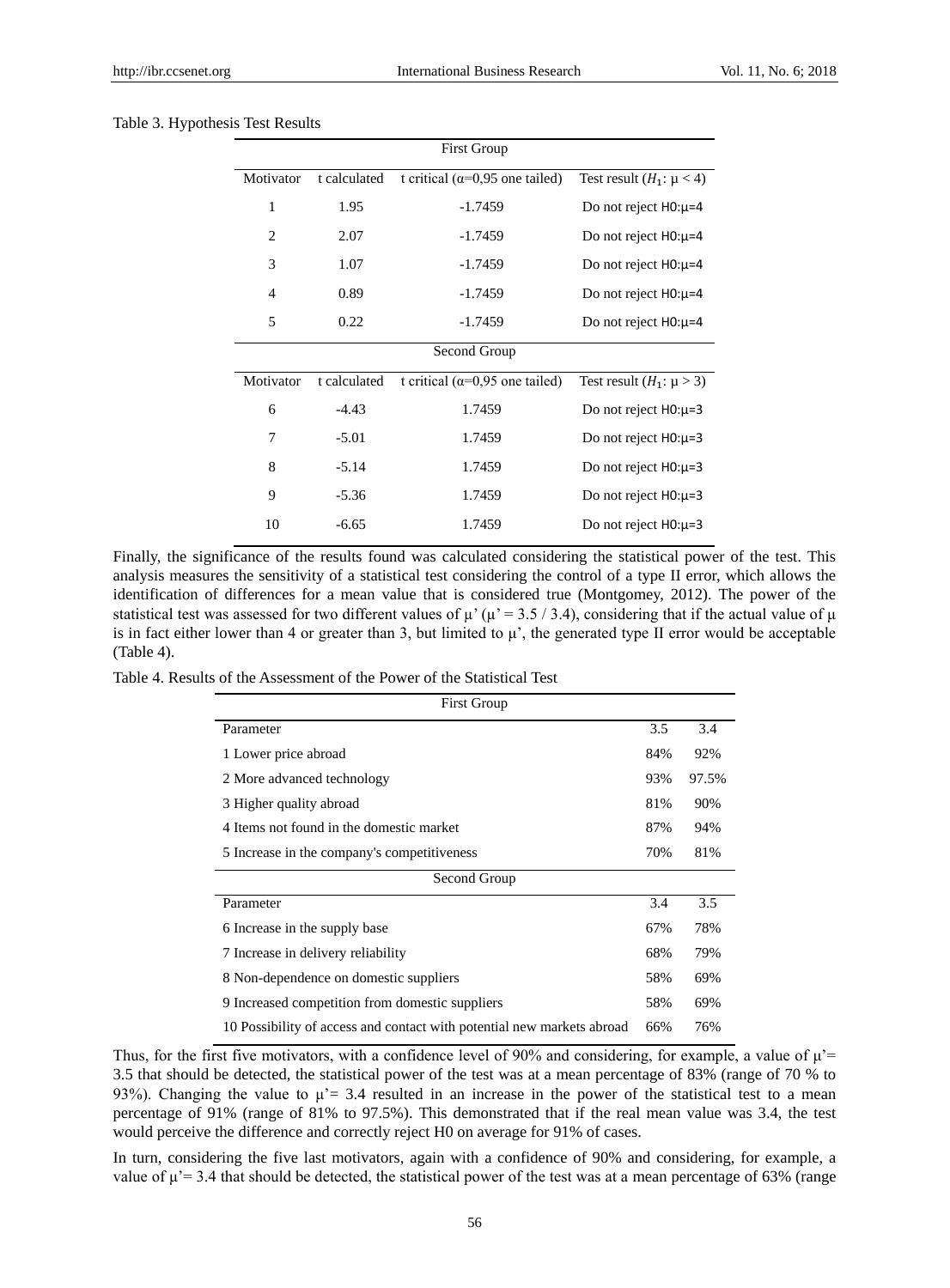of 58% to 68%). Changing the value to  $\mu$  = 3.5 resulted in an increase in the power of the statistical test to a mean percentage of 73% (range of 68% to 79%). This demonstrated that if the real mean value was 3.4, the test would perceive the difference and correctly reject H0 on average for 73% of cases.

### *3.2 Internationalization Items (What?)*

Respondents indicated among 4 possible alternatives, according to Kraljic's matrix, the alternative that best described the types of items that were bought abroad by their company in order of quantity on a scale of four (highest quantity purchased) to one (lowest quantity purchased). The frequency of each category of items in relation to the quantity acquired was analyzed based on these values (Figure 1)



Figure 1. Frequency of items searched abroad by category

The percentage of items considered to have high participation/impact on the profit of the company increased following the quantity of items purchased. Thus, the greater the impact of the item, the greater the quantity purchased. The category of strategic items predominated as the type of item with highest quantity purchased (12 out of 17).

In turn, when assessing the items that are less internationally acquired, products that were considered of lower participation/impact to the profit of the company were less frequent in the categories of higher purchases. A total of 15 low-impact items (10 non-critical and 5 bottlenecks) out of a total of 17 items were observed as having the lowest quantity purchased.

## *3.3 Internationalization Period (When?)*

With regard to the internationalization period, the respondents described the year of the company's foundation, the year of first international purchasing activity, and the percentage of international purchases in comparison to total purchases during the first year of international activity and in 2015.

International expansion rate, which translates the speed of internationalization of the enterprise throughout its growth and development trajectory, was calculated in descending order from the most mature enterprise to the youngest. This methodology was adapted from Carvalho (2009) and its results are presented in Table 5:

$$
\%I.E. = \frac{\% \text{ international purchases 2015} - \% \text{ first international purchases}}{\text{total years of international purchases until 2015}} \tag{2}
$$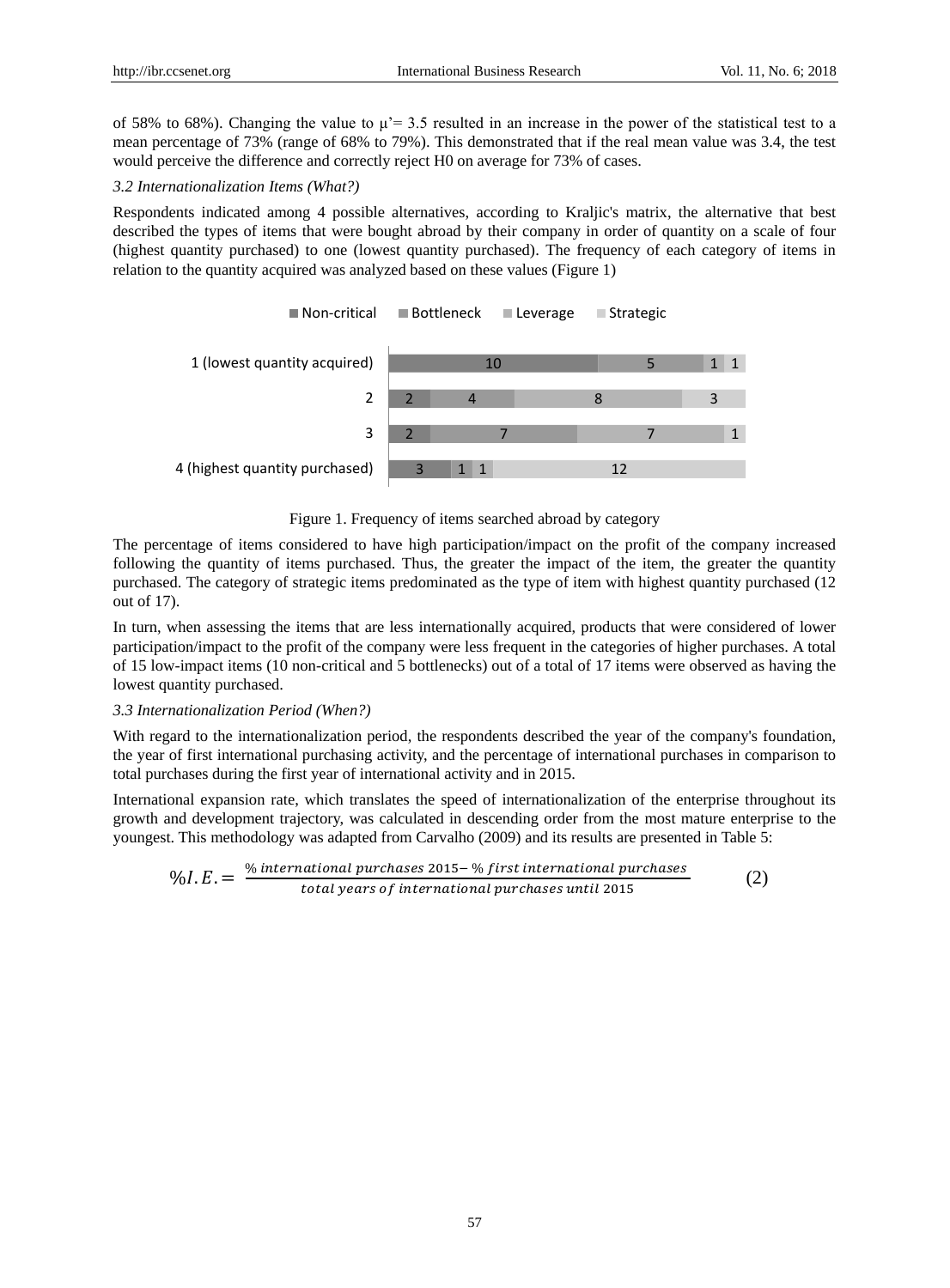| <b>SME</b>   | Foundation year | Years until first international purchase activity | % International expansion |
|--------------|-----------------|---------------------------------------------------|---------------------------|
|              |                 | Traditional                                       |                           |
| N            | 1973            | 33                                                | 3.97%                     |
|              | 1974            | 11                                                | 0.00%                     |
| K            | 1975            | 14                                                | $-3.22%$                  |
| L            | 1976            | 25                                                | 4.34%                     |
| E            | 1980            | 15                                                | 0.81%                     |
| $\mathbf{P}$ | 1983            |                                                   | 3.43%                     |
|              |                 | <b>Born Global</b>                                |                           |
| B            | 1994            | 5                                                 | $-5.23%$                  |
| D            | 1996            |                                                   | 0.51%                     |
| F            | 1996            | 0                                                 | 3.09%                     |
| $\bf{1}$     | 1996            | 4                                                 | 1.08%                     |
| O            | 1996            | 5                                                 | 0.00%                     |
| G            | 1997            | 5                                                 | 0.83%                     |
| H            | 1999            |                                                   | $0.00\%$                  |
| C            | 2003            |                                                   | $-7.61%$                  |
| Q            | 2004            |                                                   | 0.00%                     |
| A            | 2005            |                                                   | 7.50%                     |
| M            | 2005            |                                                   | 4.72%                     |

| Table 5. Description of year of foundation, year of international entry and % I.E. |  |  |  |
|------------------------------------------------------------------------------------|--|--|--|
|------------------------------------------------------------------------------------|--|--|--|

Pearson's correlation was applied to the data for (1) year of foundation and for (2) years until the first international purchase activity. The results showed strong negative correlation, with a coefficient of determination  $r = -0.8746$  (Figure 2). This result demonstrated that the younger the company, the shorter the time period until its first international purchase activity.



|  |  |  | Figure 2. Correlation Graph |  |
|--|--|--|-----------------------------|--|
|--|--|--|-----------------------------|--|

A correlation matrix was then created using a 95% confidence level, and as variables the (1) year of foundation, (2) years until the first international purchase activity and (3) international expansion rate (Table 6).

Table 6. Correlation Matrix

|                                                    | <b>Correlation Matrix</b>   |                                                    |      |
|----------------------------------------------------|-----------------------------|----------------------------------------------------|------|
|                                                    | Year of Foundation          | Years until 1 <sup>st</sup> international purchase | I.E. |
|                                                    |                             | activity                                           |      |
| Year of foundation                                 |                             |                                                    |      |
| Years until 1 <sup>st</sup> international purchase | $r = -0.8746$               |                                                    |      |
| activity                                           | $p \text{ value} = 0.00000$ |                                                    |      |
| $%$ I. E.                                          | $r = -0.0303$               | $r = 0.1812$                                       |      |
|                                                    | $p =$ value 0. 9081         | $p =$ value 0. 4865                                |      |

In relation to the rate of international expansion there was a weak correlation considering all variables (-0.03 with the year of foundation and 0.1812 with the number of years until the company's first international purchase activity). Moreover, p values were above 0.05, showing that there was no statistical significance between the variables. This means that it was not statistically possible, considering the sample collected, to form a relationship between international expansion rates and either the year of foundation or the number of years until the first activity of international purchases.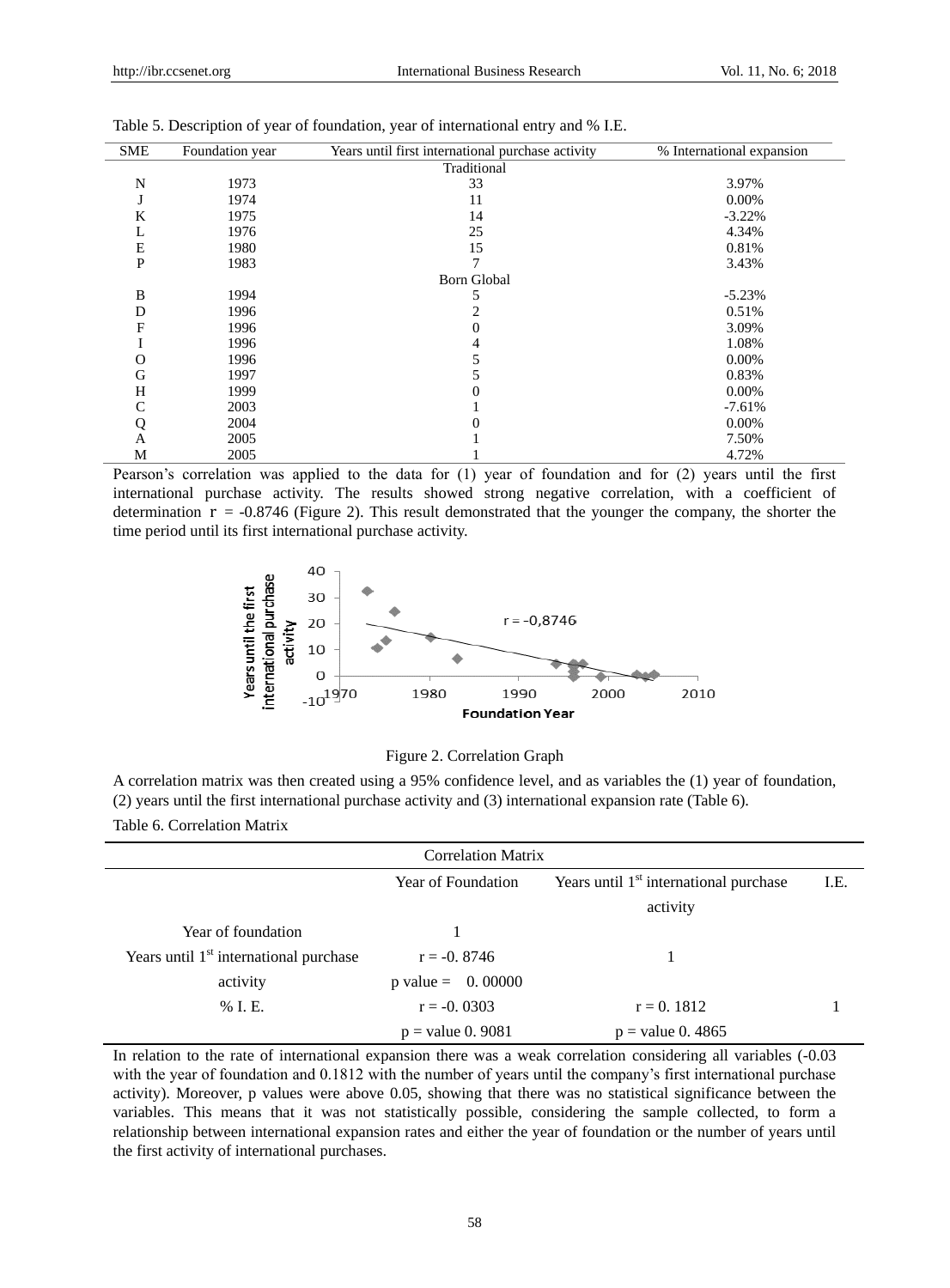#### *3.4 Internationalization Local (Where?)*

Respondents described the countries of their foreign suppliers during the first year of international purchasing activity and in 2015 (Table 7).

| Table 7. Description of international suppliers during the 1st year of SMEs and in 2015 |  |  |
|-----------------------------------------------------------------------------------------|--|--|
|-----------------------------------------------------------------------------------------|--|--|

| <b>SME</b> | Place of 1 <sup>st</sup> international purchase activity | 2015                                                                            |
|------------|----------------------------------------------------------|---------------------------------------------------------------------------------|
| A          | China                                                    | China                                                                           |
| B          | USA, Germany and Japan                                   | USA, Germany and Japan                                                          |
| C          | Italy                                                    | Italy, Netherlands and Germany                                                  |
| D          | Germany                                                  | Germany                                                                         |
| E          | Germany and China                                        | Germany, China, Switzerland, Taiwan,<br>Malaysia, South Korea, Sweden and Japan |
| F          | Italy and Germany                                        | Italy, USA, France, Germany, Netherlands and Poland                             |
| G          | <b>USA</b>                                               | USA, Italy, Mexico, Sweden, Israel, Germany and China                           |
| H          | <b>USA</b> and China                                     | USA and China                                                                   |
| I          | Italy                                                    | Italy, USA, Argentina and China                                                 |
| J          | Italy and Germany                                        | Italy, Germany and China                                                        |
| K          | Germany                                                  | Germany, Italy and USA                                                          |
| L          | Austria                                                  | Austria, Denmark and Netherlands                                                |
| M          | Italy, Poland, USA and Netherlands                       | Italy, Poland, USA, Netherlands and China                                       |
| N          | USA, Spain, Italy and China                              | USA, Spain, Italy and China                                                     |
| $\Omega$   | Uruguay, Spain, China and South Korea                    | Spain, China and South Korea                                                    |
| P          | Italy and USA                                            | Italy, USA, China, Japan and Taiwan                                             |
| Q          | Italy                                                    | Italy and USA                                                                   |

The rate of international geographic speed was calculated in descending order from the most mature enterprise to the youngest one, as listed in Table 8. This rate corresponded to the international geographic expansion rate of the company over a certain time period after its first international purchase, a methodology adapted from Carvalho (2009):

*the number of different countries in* 2015 *in*  
\n
$$
\%I.G.S = \frac{relation\ to\ the\ first\ international\ purchase\ activity}{total\ years\ of\ international\ purchase\ until\ 2015}
$$
\n(3)

| Table 8. Description of year of foundation, year of international entry and % I.G.S. |
|--------------------------------------------------------------------------------------|
|--------------------------------------------------------------------------------------|

| <b>SME</b>  | <b>Foundation Year</b> | Years until the first international purchase activity | % I.G.S. |  |  |
|-------------|------------------------|-------------------------------------------------------|----------|--|--|
|             | Traditional            |                                                       |          |  |  |
| N           | 1973                   | 33                                                    | 0.00%    |  |  |
|             | 1974                   | 11                                                    | 3.23%    |  |  |
| K           | 1975                   | 14                                                    | 7.41%    |  |  |
| L           | 1976                   | 25                                                    | 13.33%   |  |  |
| E           | 1980                   | 15                                                    | 28.57%   |  |  |
| P           | 1983                   | 7                                                     | 11.54%   |  |  |
| Born Global |                        |                                                       |          |  |  |
| B           | 1994                   | 5                                                     | 0.00%    |  |  |
| D           | 1996                   | ↑                                                     | 0.00%    |  |  |
| F           | 1996                   | 0                                                     | 20.00%   |  |  |
|             | 1996                   | 4                                                     | 18.75%   |  |  |
| O           | 1996                   |                                                       | 0.00%    |  |  |
| G           | 1997                   | ን                                                     | 42.86%   |  |  |
| H           | 1999                   |                                                       | 0.00%    |  |  |
| C           | 2003                   |                                                       | 16.67%   |  |  |
| Q           | 2004                   |                                                       | 8.33%    |  |  |
| A           | 2005                   |                                                       | 0.00%    |  |  |
| M           | 2005                   |                                                       | 10.00%   |  |  |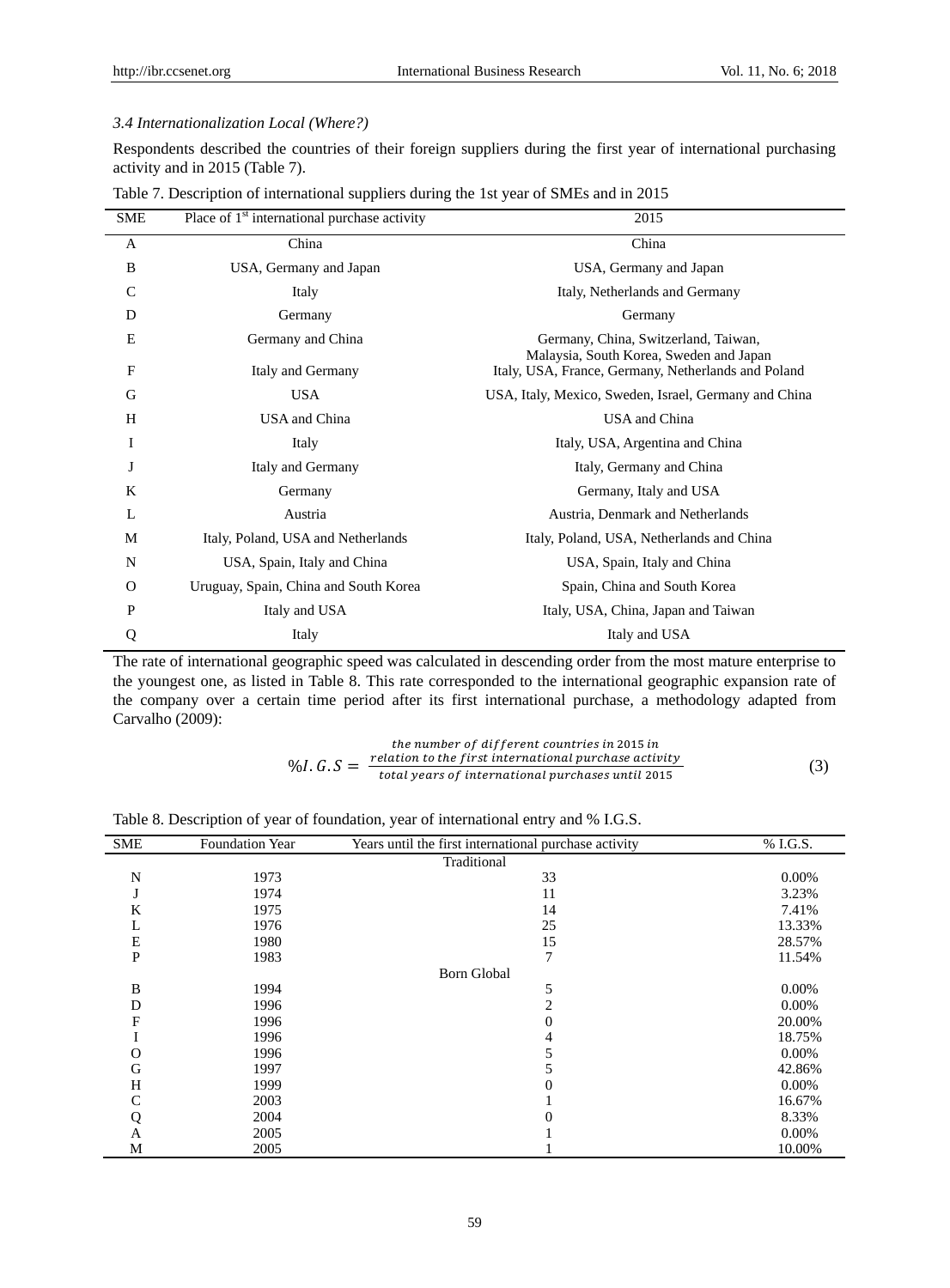A correlation matrix was then created using a 95% confidence level, and as variables the (1) year of foundation, (2) years until the first international purchase activity and (3) rate of international geographic speed (Table 9).

#### Table 9. Correlation Matrix

|                                                    | <b>Correlation Matrix</b> |                                                      |          |
|----------------------------------------------------|---------------------------|------------------------------------------------------|----------|
|                                                    | Year of foundation        | Years until $1st$ international<br>purchase activity | % I.G.S. |
| Year of foundation                                 |                           |                                                      |          |
| Years until 1 <sup>st</sup> international purchase | r -0. 8746                |                                                      |          |
| activity                                           | p value 0.00000           |                                                      |          |
| % I.G.S.                                           | r 0.0294                  | r -0, 0404                                           |          |
|                                                    | p value 0. 9109           | p value 0.8776                                       |          |

A weak correlation was observed among all variables in relation to the rate of international geographic speed (0.0294 with the year of foundation and -0.0404 with the number of years until the company's first international purchase activity). Moreover, p values were above 0.05, showing that there was no statistical relevance between the variables. This means that it was not statistically possible, considering the sample collected, to form a relationship between rate of international geographic speed and either year of foundation or number of years until the first international purchase activity.

#### **4. Results Analysis**

Regarding the first research proposition, the results presented demonstrated that five of the ten motivators surveyed from the literature were considered relevant for the search of overseas products for SMEs. In sum, according to Nassimbeni (2006), Knudsen and Servais (2007), and Liviu Lupu (2008), SMEs use the international market mainly to search for lower costs, to address lack of technology and quality, to procure items that are not found in the domestic market, and to meet the expectation of increasing competitiveness. In turn, SMEs denied using the international market to increase their supply base, to obtain greater delivery reliability, to increase competition, to not become dependent on national suppliers, nor mainly to have the possibility of access and contact with potential new markets abroad. This could reveal that the Brazilian market often does not offer products that are advantageous to SMEs, which can be exemplified by the answers of SMEs F and M, for example, which reported facing great difficulty in finding national products with levels of quality, technology and innovation that meet market requirements. Thus, both SMEs considered that it was faster and cheaper to search for products overseas than investing in domestic suppliers.

The results for the international items (what) in the present study diverged in relation to the findings of Quayle (2002), Ellegard (2006), Agnadal (2006), Lupu (2008) and Moreira (2013). SMEs were found to use the international market to search for items that are considered strategic, which led to the rejection of the second research proposition. This finding could be correlated with the previously discussed motivators. SMEs were shown to internationalize their purchases because of the advantages of some products (price, technology, quality, exclusivity), which could consequently increase organizational competitiveness.

Internationalization period (when) was found to be in agreement with the third research proposition, i.e. younger companies tend to start their internationalization process earlier on. This result could indicate that advances in information, communication and transport technologies, allied with reductions in tariff and non-tariff barriers, have resulted in the increasingly common phenomenon of premature internationalization (Ståhl, 2000; Kotabe and Murray, 2004; Nunes, 2016). However, the fourth and fifth propositions could not be neither proven nor rejected, i.e. in principle both the age of the company and the year of international entry did not directly explain nor influence international expansion.

Finally, regarding places chosen for international expansion (where), neighboring markets were not considered attractive for the first international activities, regardless of year of foundation, which rejects the sixth proposition. The seventh and eight propositions could not be neither accepted nor rejected. Thus, the age of the company and the year of international entry could not directly explain or influence the speed of geographic internationalization.

#### **5. Conclusions**

Significant changes in international trade dynamics (integration of world markets, advances in technology and the breakdown of tariff and non-tariff barriers, as well as the gradually lower life cycle for most products) have led to a growing search for global suppliers, regardless of location, segment and size.

SMEs, with the expectation to increase their organizational competitiveness, have tended to be motivated mainly by the search for products that are considered strategic to operate earlier abroad in several countries that are not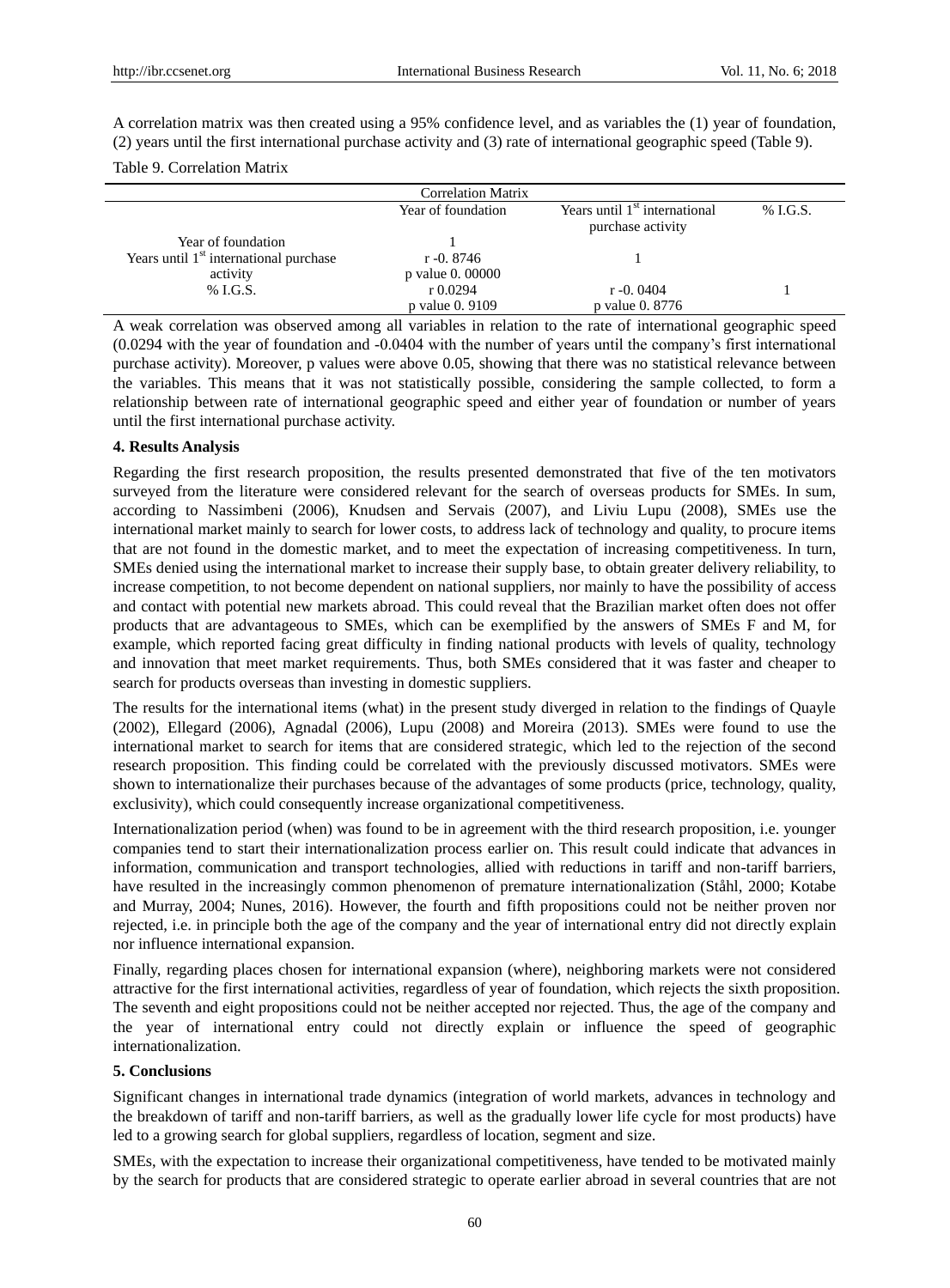near to their local markets. However, the age of the enterprise and the year of international entry did not directly explain or influence neither international expansion nor international geographic speed.

These were the main findings of the present study, which had the objective of analyzing the purchase internationalization behavior of small and medium enterprises belonging to the machinery and equipment sector located in the city of Curitiba and Metropolitan Region, Brazil.

The list of companies consulted originated from the register of the industries of the state of Paraná (2016 edition), elaborated by the Federation of Industries of the State of Paraná (FIEP). The sample size was smaller than expected and the return rate of the questionnaires was modest. Thus, results should be seen as what could be extracted from the data collected in view of deadlines and resources available.

Sample size represented a limitation in the present study. Some statistical inferences were not possible to be drawn from the results of this study due to this limitation (i.e. finding a relationship between international expansion rate and geographic internationalization speed with the age of the company and the year of international entry). Thus, a substantially larger sample is suggested.

Another limitation of the present investigation would be the methodological choice adopted to study temporal variables. Ideally, a longitudinal study should be carried out, gathering information from companies in all their activity, not only during the first and last previously determined periods. This, of course, would allow testing the propositions with more statistical rigor.

In addition, the selection of small and medium-sized import companies of the machinery and equipment sector located in the city of Curitiba and Metropolitan Region, state of Paraná, also represented a limitation to the present study. Thus, the results presented herein might not be in agreement with those of companies from other sectors and locations, and of different sizes. Therefore, it would be highly desirable to test the propositions formulated in the present study with samples from other sectors, sizes, states, and regions.

Nevertheless, the present study brings contributions to other investigations seeking to analyze the internationalization behavior of SMEs. Moreover, the authors sincerely desire that this study will stimulate new research that will deepen the findings reported herein.

#### **References**

- Agndal, H. (2006). The purchasing market entry process A study of 10 Swedish industrial small and medium-sized enterprises. *Journal of Purchasing and Supply Management*, *12*(4), 182-196. <https://doi.org/10.1016/j.pursup.2006.10.004>
- Ateş, M. A., Wynstra, F., & van Raaij, E. M. (2015). An exploratory analysis of the relationship between purchase category strategies and supply base structure. *Journal of Purchasing and Supply Management*, *21*(3), 204-219. <https://doi.org/10.1016/j.pursup.2015.04.007>
- Aykol, B., Palihawadana, D., & Leonidou, L. C. (2013). Research on the import activities of firms 1960– 2010. *Management International Review*, *53*(2), 215-250. https://doi.org/10.1007/s11575-012-0143-2
- Bartlett, C. A., & Ghoshal, S. (2000). Going Global. *Harvard Business Review*, *78*(2), 132-141.
- Bell, J., McNaughton, R., Young, S., & Crick, D. (2003). Towards an integrative model of small firm internationalisation. *Journal of International Entrepreneurship*, 1(4), 339-362. https://doi.org/10.1023/A:1025629424041
- Birou, L. M., & Fawcett, S. E. (1993). International purchasing: Benefits, requirements, and challenges. *Journal of Supply Chain Management*, *29*(1), 27-37.<https://doi.org/10.1111/j.1745-493X.1993.tb00004.x>
- Caniels, M. C., & Gelderman, C. J. (2005). Purchasing strategies in the Kraljic matrix—A power and dependence perspective. *Journal of Purchasing and Supply Management*, *11*(2-3), 141-155. <https://doi.org/10.1016/j.pursup.2005.10.004>
- Carneiro, J. M. T., & Dib, L. A. (2008). Avaliação comparativa do escopo descritivo e explanatório dos principais modelos de internacionalização de empresas. *Internext*, *2*(1), 1-25.
- Carter, J. R., & Narasimhan, R. (1990). Purchasing in the international marketplace: implications for operations. *Journal of Supply Chain Management*, *26*(3), 2-11. <https://doi.org/10.1111/j.1745-493X.1990.tb00506.x>
- Carvalho, S. (2009). *Idade de entrada internacional, velocidade de internacionalização e seus efeitos sobre o crescimento no exterior de pequenas e médias empresas* (Doctoral dissertation). Retrieved from <http://hdl.handle.net/10438/4562>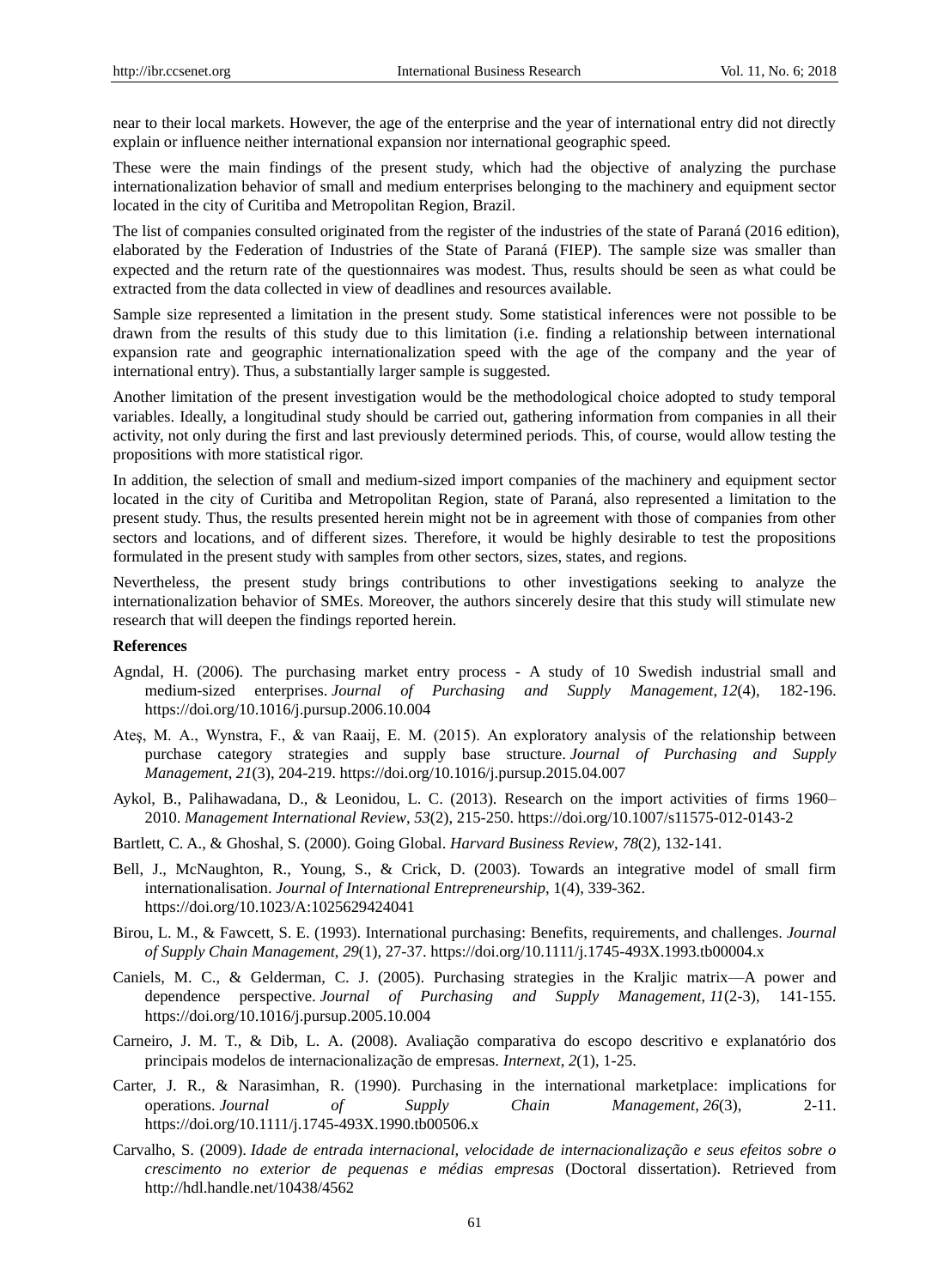- Cavusgil, S. T., & Knight, G. (2015). The born global firm: An entrepreneurial and capabilities perspective on early and rapid internationalization. *Journal of International Business Studies*, *46*(1), 3-16. <https://doi.org/10.1057/jibs.2014.62>
- Cortezia, S. L. D., & de Souza, Y. S. (2011). An analysis of the internationalization of small Brazilian software companies. *Brazilian Business Review (English Edition)*, *8*(4). https://doi.org/10.15728/bbr.2011.8.4.2 Dantas, B., Arkader, R., & Figueiredo, O. (2012). A Comparative Study of Italian and Brazilian International Sourcing Practices. *Piccola Impresa/Small Business*, (2).
- Dib, L. A., Da Rocha, A., & Da Silva, J. F. (2010). The internationalization process of Brazilian software firms and the born global phenomenon: Examining firm, network, and entrepreneur variables. *Journal of International Entrepreneurship*, *8*(3), 233-253. <https://doi.org/10.1007/s10843-010-0044-z>
- Ellegaard, C. (2006). Small company purchasing: A research agenda. *Journal of Purchasing and Supply Management*, *12*(5), 272-283.<https://doi.org/10.1016/j.pursup.2006.08.004>
- Ghymn, K. I., & Jacobs, L. W. (1993). Import purchasing decision behaviour: an empirical study of Japanese import managers. *International Marketing Review*, *10*(4).<https://doi.org/10.1108/02651339310047556>
- Holmlund, M., Kock, S., & Vanyushyn, V. (2007). Small and medium-sized enterprises' internationalization and the influence of importing on exporting. *International Small Business Journal*, *25*(5), 459-477. <https://doi.org/10.1177/0266242607080655>
- Johanson, J., & Vahlne, J. (1977). Process of the the Internationalization Development Firm-a Model of Knowledge Foreign and Increasing Market Commitments. *Journal of International Business Studies*, *8*(1), 23-32. https://doi.org/10.1057/palgrave.jibs.8490676
- Johanson, J., & Vahlne, J. E. (1990). The mechanism of internationalisation. *International Marketing Review, 7*(4). <https://doi.org/10.1108/02651339010137414>
- Johanson, J., & Vahlne, J. E. (2003). Business relationship learning and commitment in the internationalization process. *Journal of International Entrepreneurship*, *1*(1), 83-101. <https://doi.org/10.1023/A:1023219207042>
- Johanson, J., & Vahlne, J. E. (2009). The Uppsala internationalization process model revisited: From liability of foreignness to liability of outsidership. *Journal of International Business Studies*, *40*(9), 1411-1431. <https://doi.org/10.1057/jibs.2009.24>
- Kalinic, I., & Forza, C. (2012). Rapid internationalization of traditional SMEs: Between gradualist models and born globals. *International Business Review*, *21*(4), 694-707.<https://doi.org/10.1016/j.ibusrev.2011.08.002>
- Karlsen, T., Silseth, P. R., Benito, G. R., & Welch, L. S. (2003). Knowledge, internationalization of the firm, and inward–outward connections. *Industrial Marketing Management*, *32*(5), 385-396. [https://doi.org/10.1016/S0019-8501\(03\)00012-9](https://doi.org/10.1016/S0019-8501(03)00012-9)
- Knight, G. A., & Liesch, P. W. (2016). Internationalization: From incremental to born global. *Journal of World Business*, *51*(1), 93-102.<https://doi.org/10.1016/j.jwb.2015.08.011>
- Knudsen, M. P., & Servais, P. (2007). Analyzing internationalization configurations of SME's: The purchaser's perspective. *Journal of Purchasing and Supply Management*, *13*(2), 137-151. <https://doi.org/10.1016/j.pursup.2007.06.002>
- Kotabe, M., & Murray, J. Y. (2004). Global sourcing strategy and sustainable competitive advantage. *Industrial marketing management*, *33*(1), 7-14.<https://doi.org/10.1016/j.indmarman.2003.08.004>
- Kraljic, P. (1983). Purchasing must become supply management. *Harvard business review*, *61*(5), 109-117.
- Laufs, K., & Schwens, C. (2014). Foreign market entry mode choice of small and medium-sized enterprises: A systematic review and future research agenda. *International Business Review*, *23*(6), 1109-1126. <https://doi.org/10.1016/j.ibusrev.2014.03.006>
- Laurin, F., & St-Pierre, J. (2011). The internationalisation of SMEs and the relationships between imports and exports. In 2nd International iSME Conference. Retrieved from https://www.researchgate.net/profile/Josee\_St-Pierre/publication/265885228\_THE\_INTERNATIONALISA TION\_OF\_SMES\_AND\_THE\_RELATIONSHIPS\_BETWEEN\_IMPORTS\_AND\_EXPORTS/links/54b3a 5860cf2318f0f9557eb.pdf
- Ligabo Júnior, M. (2015). Internacionalização inward: um estudo exploratório no contexto de gestores de recursos. (Master's thesis). Retrieved from<http://hdl.handle.net/11224/1339>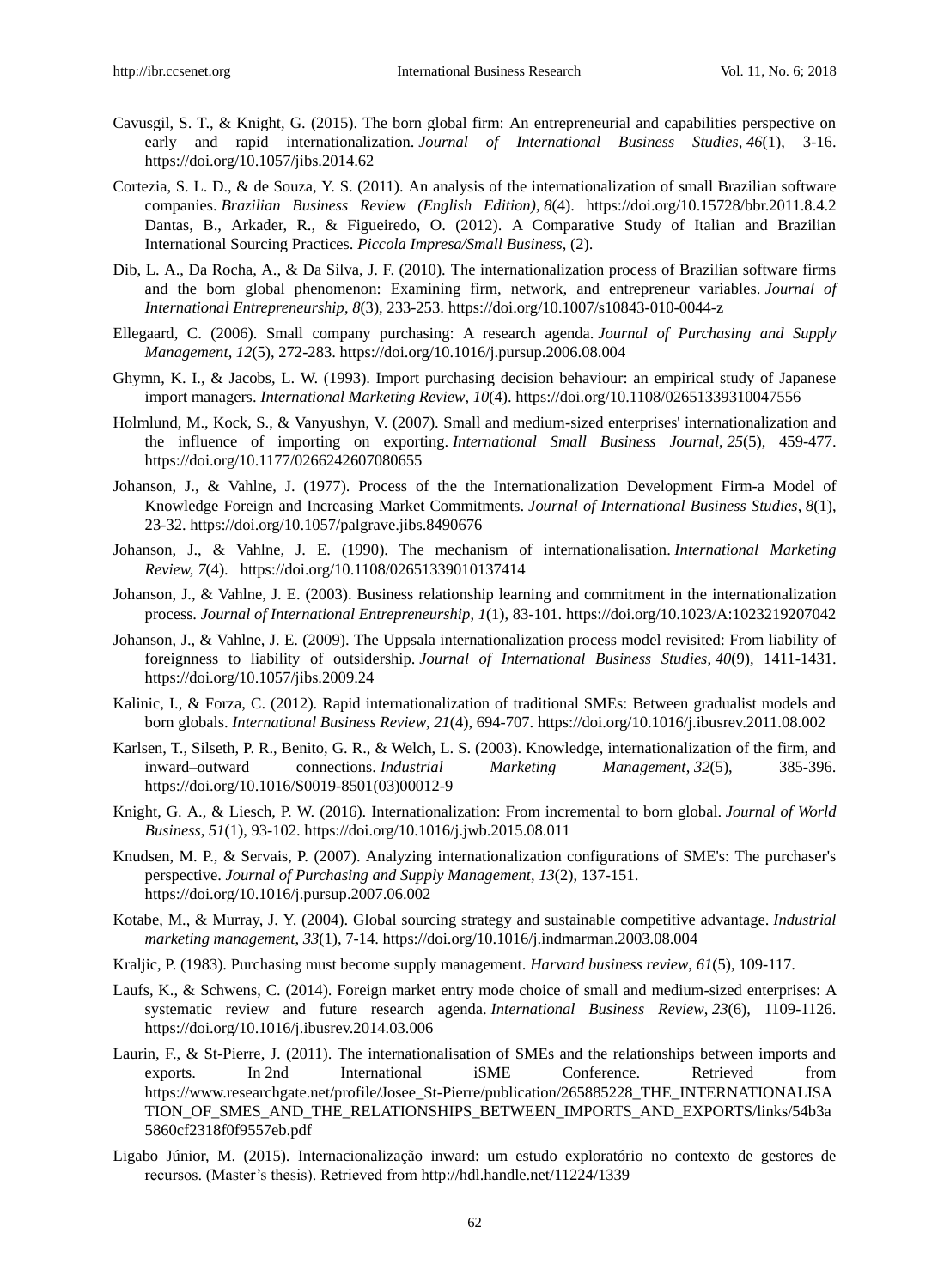- Lupu, L. (2008). International Purchasing in Small and Medium-Sized Danish Manufacturing Companies. Univserdidade de Vaasa. (Master's thesis).
- Lye, A., & Hamilton, R. T. (2001). Importer perspectives on international exchange relationships. *International Business Review*, *10*(1), 109-128. [https://doi.org/10.1016/S0969-5931\(00\)00044-5](https://doi.org/10.1016/S0969-5931(00)00044-5)
- Moreira, S. M. D. R. (2013). *Definição de estratégias para a gestão de compras: estudo de caso* (Doctoral dissertation). Retrieved from: http://hdl.handle.net/1822/28522
- Nassimbeni, G. (2006). International sourcing: Empirical evidence from a sample of Italian firms. *International Journal of Production Economics*, *103*(2), 694-706.<https://doi.org/10.1016/j.ijpe.2006.01.003>
- Nunes, M. P. (2016). Motivations, risks, barriers, and results associated with the adoption of global sourcing by Brazilian companies: a case-based study. *BBR-Brazilian Business Review*, *13*(2). https://doi.org/10.15728/bbr.2016.13.2.6
- Overby, J. W., & Servais, P. (2005). Small and medium-sized firms' import behavior: The case of Danish industrial purchasers. *Industrial Marketing Management*, *34*(1), 71-83. <https://doi.org/10.1016/j.indmarman.2004.08.001>
- Oviatt, B. M., & McDougall, P. P. (2005). The internationalization of entrepreneurship. *Journal of International Business Studies*, *36*(1), 2-8. https://doi.org/10.1057/palgrave.jibs.8400119
- Pangarkar, N. (2008). Internationalization and performance of small-and medium-sized enterprises. *Journal of world business*, *43*(4), 475-485[. https://doi.org/10.1016/j.jwb.2007.11.009](https://doi.org/10.1016/j.jwb.2007.11.009)
- Pressey, A. D., Winklhofer, H. M., & Tzokas, N. X. (2009). Purchasing practices in small-to medium-sized enterprises: An examination of strategic purchasing adoption, supplier evaluation and supplier capabilities. *Journal of purchasing and supply management*, *15*(4), 214-226. <https://doi.org/10.1016/j.pursup.2009.03.006>
- Quayle, M. (2002). Purchasing in small firms. *European Journal of Purchasing & Supply Management*, *8*(3), 151-159. [https://doi.org/10.1016/S0969-7012\(02\)00005-9](https://doi.org/10.1016/S0969-7012(02)00005-9)
- Quintens, L., Matthyssens, P., & Faes, W. (2005). Purchasing internationalisation on both sides of the Atlantic. *Journal of Purchasing and Supply Management*, *11*(2-3), 57-71. <https://doi.org/10.1016/j.pursup.2005.10.003>
- Quintens, L., Pauwels, P., & Matthyssens, P. (2006a). Global purchasing strategy: Conceptualization and measurement. *Industrial Marketing Management*, *35*(7), 881-891. <https://doi.org/10.1016/j.indmarman.2006.05.009>
- Quintens, L., Pauwels, P., & Matthyssens, P. (2006b). Global purchasing: State of the art and research directions. *Journal of purchasing and supply management, 12*(4), 170-181. <https://doi.org/10.1016/j.pursup.2006.10.006>
- Rajagopal, S., & Bernard, K. N. (1994). Global procurement: motivations and strategy. *Marketing Intelligence & Planning, 12*(9), 4-17[. https://doi.org/10.1108/02634509410069074](https://doi.org/10.1108/02634509410069074)
- Rexha, N., & Miyamoto, T. (2000). International sourcing: an Australian perspective. *Journal of Supply Chain Management, 36*(4), 27-34.<https://doi.org/10.1111/j.1745-493X.2000.tb00067.x>
- Ribeiro, F. C. F. (2012). *Born Globals brasileiras: estudo da internacionalização de empresas de base tecnológica* (Doctoral dissertation, Universidade de São Paulo). 10.11606/T.12.2012.tde-26032012-205850
- Ruzzier, M., Hisrich, R. D., & Antoncic, B. (2006). SME internationalization research: past, present, and future. *Journal of small business and enterprise development*, *13*(4), 476-497. <https://doi.org/10.1108/14626000610705705>
- Scully, J. I., & Fawcett, S. E. (1994). International procurement strategies: Challenges and opportunities for the small firm. Production and Inventory Management Journal, 35(2), 39. Retrieved from [https://search.proquest.com/openview/50eec3b24d2fa945a6a58507cef2735a/1?pq-origsite=gscholar&cbl=3](https://search.proquest.com/openview/50eec3b24d2fa945a6a58507cef2735a/1?pq-origsite=gscholar&cbl=36911) [6911](https://search.proquest.com/openview/50eec3b24d2fa945a6a58507cef2735a/1?pq-origsite=gscholar&cbl=36911)
- Ståhl, B. (2000). Buying abroad: the case of inward internationalisation processes. Företagsekonomiska institutionen. UR[N urn:nbn:se:uu:diva-2481](http://urn.kb.se/resolve?urn=urn%3Anbn%3Ase%3Auu%3Adiva-2481)
- Trent, R. J., & Monczka, R. M. (2003). International purchasing and global sourcing-what are the